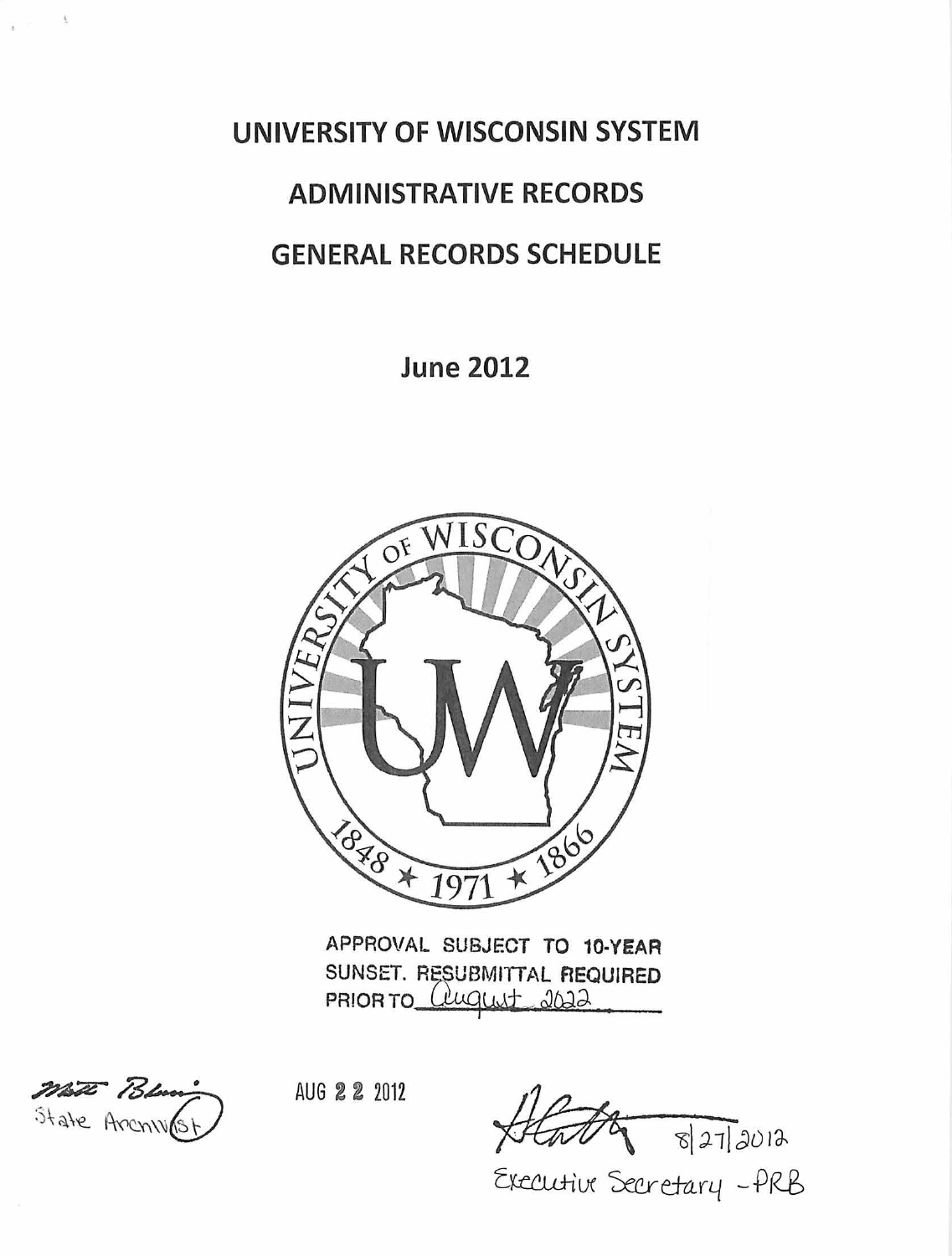# UNIVERSITY OF WISCONSIN SYSTEM INFORMATION TECHNOLOGY GENERAL RECORDS SCHEDULE

The University of Wisconsin System Administrative General Records Schedule applies to all University of Wisconsin institutions. In order to facilitate efficient records management for University employees, this general schedule is provided in narrative format.

#### I. INTRODUCTION AND PURPOSE

l,

The University of Wisconsin System comprises fifteen distinct institutions, many of which create and receive records that are similar in purpose and utility. In the interest of efficiency, therefore, this records schedule identifies categories of records resulting from processes commonly associated with health services. The identified processes are common to all University of Wisconsin institutions.

This document also provides guidance to University System employees regarding what does and does not comprise a public record, which will in turn allow University employees to retain for a discrete time period and thereafter destroy expired public records, as well as those materials that do not comprise public records. The UW-System must manage all student records to ensure systematic control from creation or receipt through processing, distribution, maintenance, retrieval, retention and final disposal.

- II. SCOPE: The records schedules described within this document include the following records:
	- a. Policies and Procedures
	- b. Calendars and Schedules
	- c. Alphabetical/Topical Files
	- d. Grant Documentation-Non-Financial
	- e. Planning Documentation
	- f. Reorganization Documentation
	- g. Organizational Charts
	- h. Transition Briefings
	- i. University Organized Conference Records
	- j. External Complaints
	- k. Legal Notices
	- I. Public Records Requests
	- m. Agreements and Contracts
	- n. Unit/Department Training/Course Materials
	- o. University Publications
	- p. University Speeches/Presentations
	- q. University Recorded Performances/Events (non-athletic)
	- r. Agendas/Minutes
	- s. Meeting Recordings
	- t. Voting Materials-Elections to Committees

#### UNIVERSITY OF WISCONSIN SYSTEM: ADMINSTRATIVE RECORDS SCHEDULES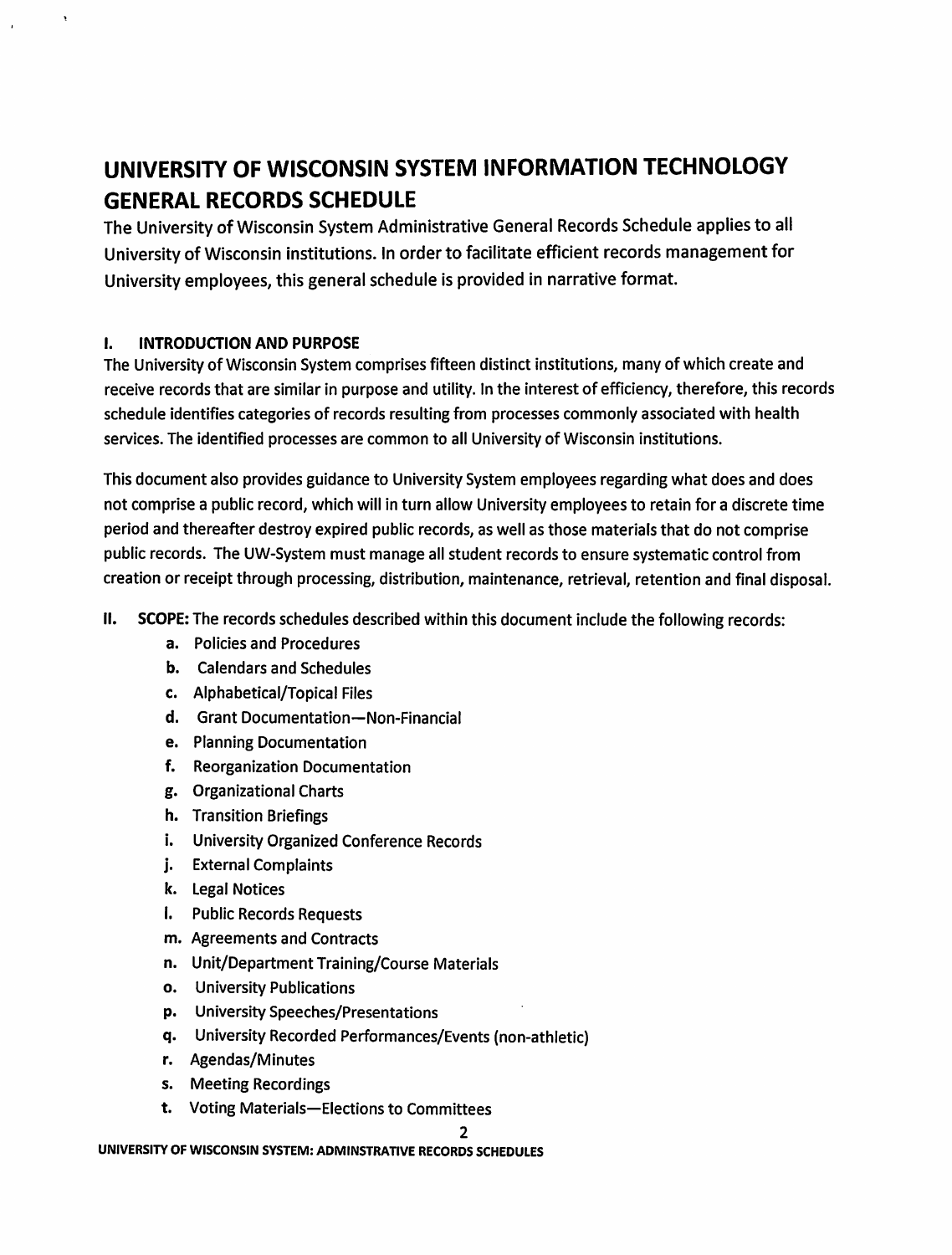- u. Voting Materials-Executive Committee Actions
- v. Routine Activity/Production Reports
- w. Annual/Summary Reports
- x. Accreditation Reports
- y. Federal Lobbying Reports
- z. Surveys/Questionnaires-Non-Academic
- aa. Outside Activity Reports
- bb. Statements of Economic Interest

### Ill. UTILITY AND FUNCTION OF INFORMATION PROVIDED WITHIN THIS DOCUMENT.

a. Preservation of Historical Documents. Historically, University records have been preserved in paper files. Presently, however, advances in technology are beginning to present a viable alternative to paper records: electronic data stored in computer systems. Using electronic data to store University records presents a potentially fatal flaw, however, because electronic data decays over time. Thus, unlike paper records, with the passage of time electronic records lose information as it randomly slips away in bite-sized chunks, unless software updates are consistently purchased, installed, and maintained.

Because of this aspect of information technology systems, records storage within an information system must comply with the legal requirements set forth in Regent Policy Document 3-2: University of Wisconsin System Public Records Management; and Chapter Administrative 12: Electronic Records Management-Standards and Requirements. Please carefully review these documents prior to storing official copies of public records upon information systems and if you have questions or concerns, then please seek assistance from the records officer at their respective University of Wisconsin institution.

b. Use of the Systems Approach. To as great extent as possible, the records schedules included within this document were developed using a systems approach. That is, the substantive information contained within an individual document, rather. than the document's format, is the basis for the descriptor of each department. This is because the format for some documents is dynamic in nature and subject to administrative change. Thus, the descriptors for each document are as comprehensive as possible without relying upon format or form names.

Due to these changes, however, there may be instances in which an individual records schedule does not reflect the exact title or name of a form as used by the originator of a document. In such cases, if a University employee has difficulty determining whether a document comprises a record by reviewing the descriptive information contained within both the document and a records schedule, then employees seek assistance from the records officer at their respective University of Wisconsin institution.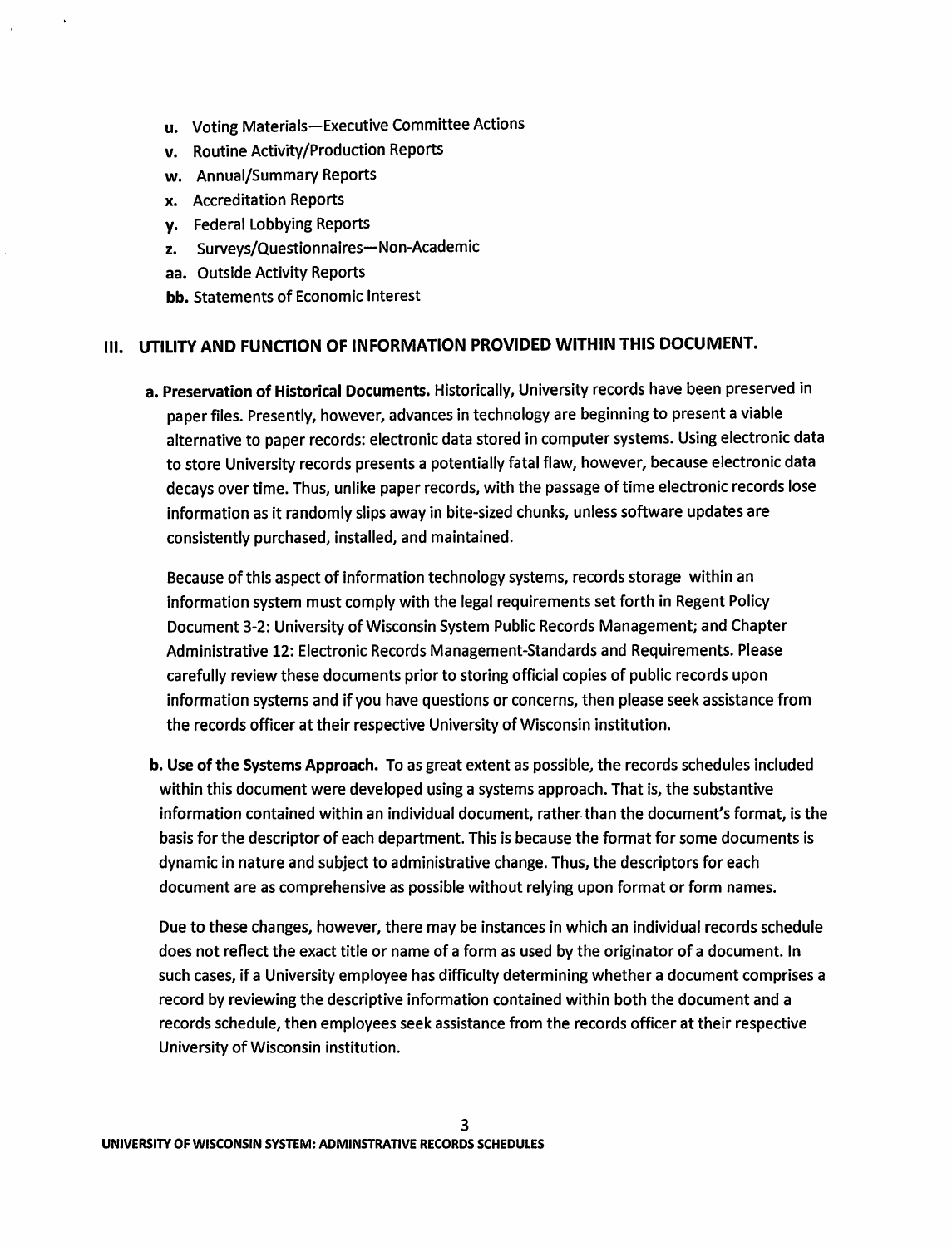- c. Minimum Retention Established and Permanent Retention Procedure. The records schedules included within this document establish minimum retention periods for each type of record. The disposition of each record is assumed to be destruction after its minimum retention period. However, expired records may be retained, for as long as they are needed as a resource for performing future projects on behalf of the University of Wisconsin.
- d. Materials That Do Not Comprise Public Records. Under Wisconsin law, many materials do not comprise public records. Therefore, non-records should be retained only so long as they are useful as a resource for performing the transaction of public business on behalf of the University of Wisconsin System. Thereafter, in the interest of efficiency and proper resource management, they should be destroyed.

The following materials are not public records, under Wis. Stats. && 16.61 and 19.35.

1. Duplicates. Public records do not include duplicate copies of records, the original copies of which are in the custody of an office contained within the University of Wisconsin System Administration, and which are maintained by a University employee only for convenience or reference and for no substantive purpose.

2. Unsolicited Notices or Invitations. Public records do not include unsolicited notices or invitations received by a University employee, which are not related to any official action taken, proposed, or considered by the University of Wisconsin System.

3. Drafts, Notes and Preliminary Computations. Public records do not include drafts, notes, preliminary computations, and like materials, but only if they are intended for personal use by a University employee or prepared by a University employee in the name of the person for whom the employee is working.

4. Routing Slips and Envelopes. Public records do not include Routing slips and envelopes.

5. Personal Materials. Public records do not include materials that are the personal property of a University employee and that have no relation to his or her office.

Please note that non-records should be destroyed as soon as possible, concurrent with the time at which they are no longer useful as a resource for performing the transaction of public business on behalf of the University. Moreover, personal materials should neither be created nor retained by a University during the regular course of business.

Also note that if non-records are retained beyond the time they are no longer useful as a resource for performing the public business on behalf of the University, then under Wisconsin law, duplicates, unsolicited notices, invitations, routing slips and envelopes would have to be turned over to a requester in response to a relevant public records request, and in response to audit or litigation proceedings. See Wisconsin Statute 13.94, 19.35, and 804.01.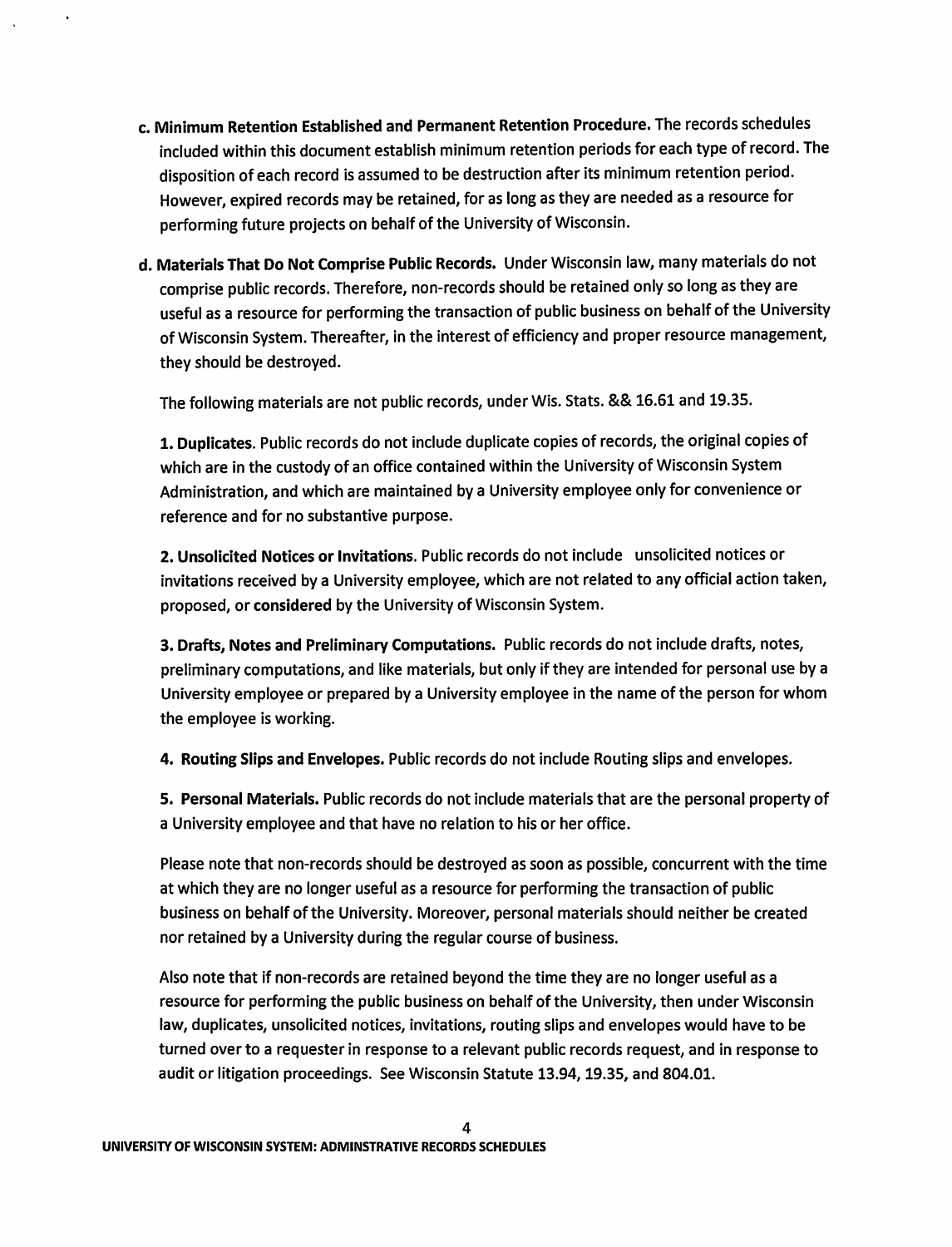#### e. Schedule Does Not Require Creation of Records

It is understood that not all UW-System Campuses may have all the types of records listed in this schedule. This schedule does not require records to be created by UW-System Campuses. It provides policy guidance for those records that are used by UW-System Campuses.

#### IV. CONDITIONS AFFECTING FINAL DISPOSITION

All recommended dispositions stated within this schedule may be carried out by University of Wisconsin institutions without further consultation or approval from the University of Wisconsin Archives, legal services, or internal audit with the following exceptions:

a. Public Records Request. If a public records request is received by an office for any record or records included within this schedule, then the record (s) cannot be destroyed until the request is granted, or until at least sixty days after the date the request is denied. Court orders may extend this time period. If necessary and upon request, the Office of General Counsel will provide guidance to University of Wisconsin institutions regarding public record requests.

b. Litigation or Audit. Each University of Wisconsin institution must not only retain records that are the subject of pending litigation or audit, but also suspend any disposition of those records until such time as the litigation or audit is completed. Requests for records relating to open audits must be filed with the University of Wisconsin institution involved in the audit.

#### Administrative Rule 12, Electronic Records Management

General record schedules cover records in all media. Administrative Rule 12, Electronic Records Management-Standards and Requirements, became effective May 1, 2001. The rule and related information regarding records management for electronic records can be found at http://www.doa.state.wi.us/section detail.asp?linkcatid=761&1inkid=127&1ocid=O&sname. The purpose of this rule is to ensure that public records in electronic format are preserved, maintained, and remain accessible for their designated retention period. Because of frequent technological change, including hardware and software obsolescence and media degradation, agencies must take steps to manage and protect electronic records for as long as they are needed. To meet business needs and protect the legal, financial and historical interests of internal business operations and Wisconsin citizens, agencies must prepare and execute migration plans for electronic records as necessary to prevent them from becoming inaccessible during their retention periods.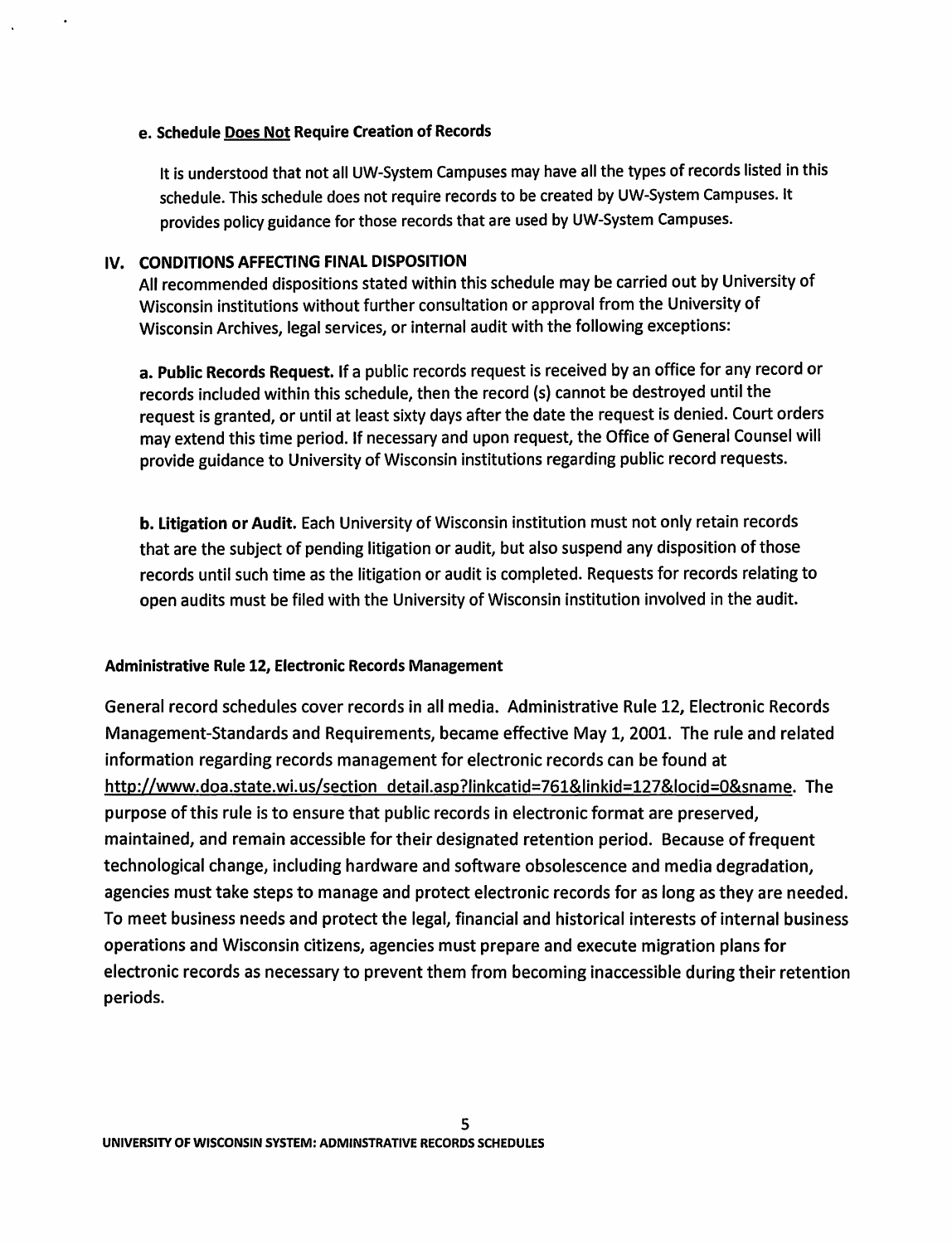# ADMINSTRATIVE RECORDS

# **Operational**

# UWADM001 POLICIES AND PROCEDURES

This record series consist of university established departmental policies and procedures, including manuals, manual codes, handbooks, and other related materials. *\*NOTE: Some institutions may consider some or all of these policies to have archival value; consult your institution's archives for additional information.* 

Retention: EVT + 7 Years EVENT= Policy or procedure is superseded Destroy or Transfer to Archives per institutional policy. Pll? No Confidential? No Copies: Destroy when no longer needed.

# UWADM002 CALENDARS AND SCHEDULES

This series consist of all calendars used for university business which includes both paper and electronic calendaring systems. This series includes, but is not limited to, desk calendars, appointment books, and similar records.

*NOTE: A record of this type may be purchased with personal funds, but* if *used by a University Employee to document his or her work activities may be considered a public record in both physical and electronic format.* 

*\*NOTE: Some institutions may consider the calendars of certain high-level officials (Deans, Chancellors, etc.) to have archival value; consult your institution's archives for additional information.* 

Retention: EVT + 5 Years EVENT= End of the Calendar Vear Destroy or Transfer to Archives per institutional policy Pll? Yes Confidential? No Copies: Destroy when no longer needed.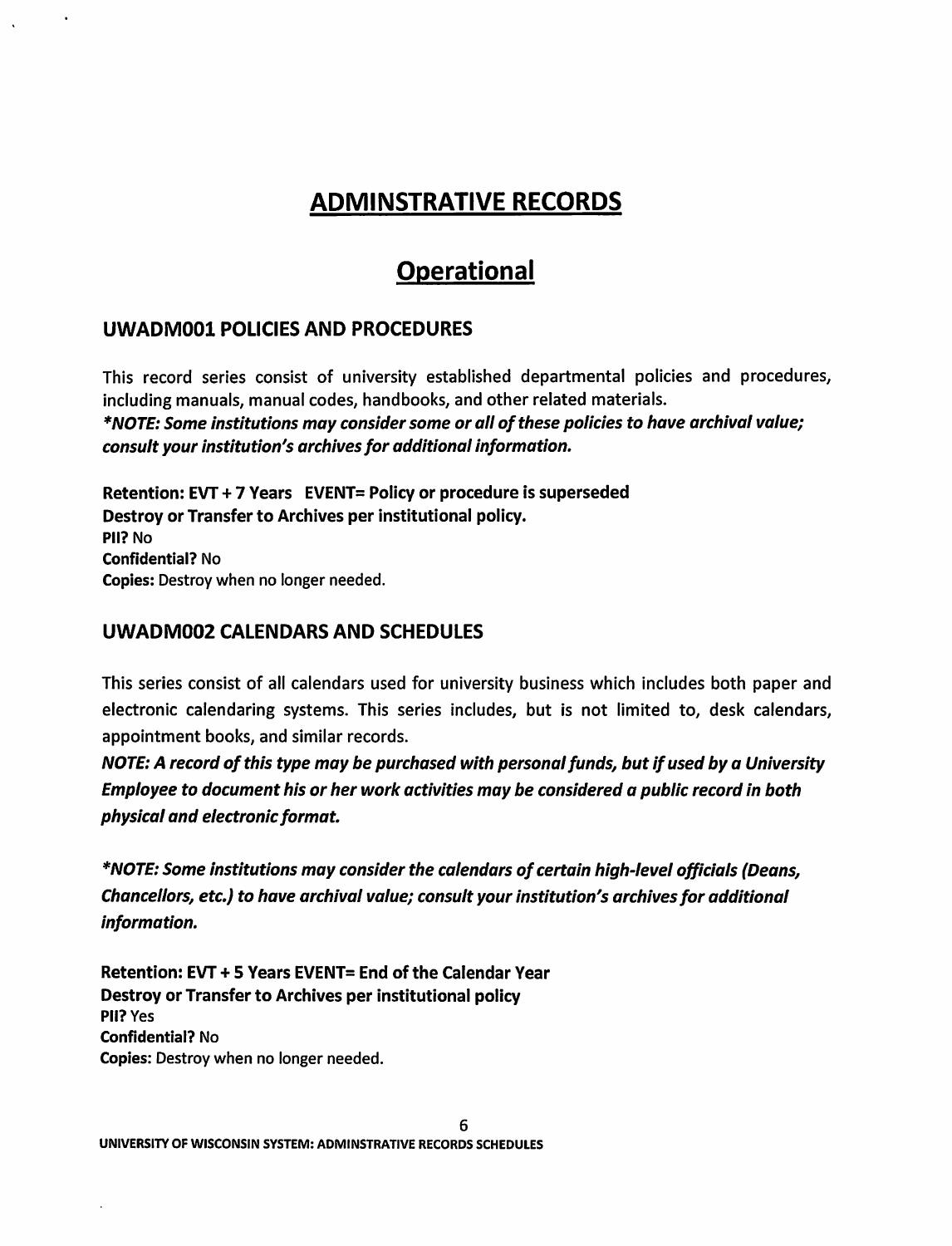## UWADM003 ALPHABETICAL/TOPICAL FILES

This record series consists of files which document the activities of academic and operational departments on campus, including the internal development and operations of programs. Records can include correspondence, reports, memoranda and notes, publications, and announcements. These files may also be known as subject files, departmental or office files, mixed files, or program files. The files may include records of non-historical value scheduled by other RRDAs, which may be removed by each institution's archives upon receipt.

### Retention: EVT + 3 Years EVENT= Creation of materials Transfer to Archives for review. Pll? No Confidential? No Copies: Destroy when no longer needed.

## UWADM004 GRANT DOCUMENTATION-NON-FINANCIAL

This record series documents the administration of a grant program, including the application review process and expenditure of grant funds. It also covers activities relating to grant-funded projects where the agency is the grant recipient or issuer, including the application process, the receipt and expenditure of grant funds, and/or the grant denial notice. Additional records in the series include, but are not limited to: fiscal award summaries, budgets create and account create documents, University request for contribution of facilities and administrative costs, subcontractor commitment, and scope of work and budget.

*NOTE: For financial aspects of grant files, see the UWSA Fiscal/ Accounting Records Schedule.* 

Retention: \*EVT +6 years EVENT= End of the grant project or notification of denial **Destroy** Pll? Yes Confidential? Potentially; contact the grant administrator for more information Copies: Destroy when no longer needed. *\*NOTE: Some grant programs may require a longer retention period for research files or research data; contact your grant administrator for more information.* 

# UWADMOOS PLANNING DOCUMENTATION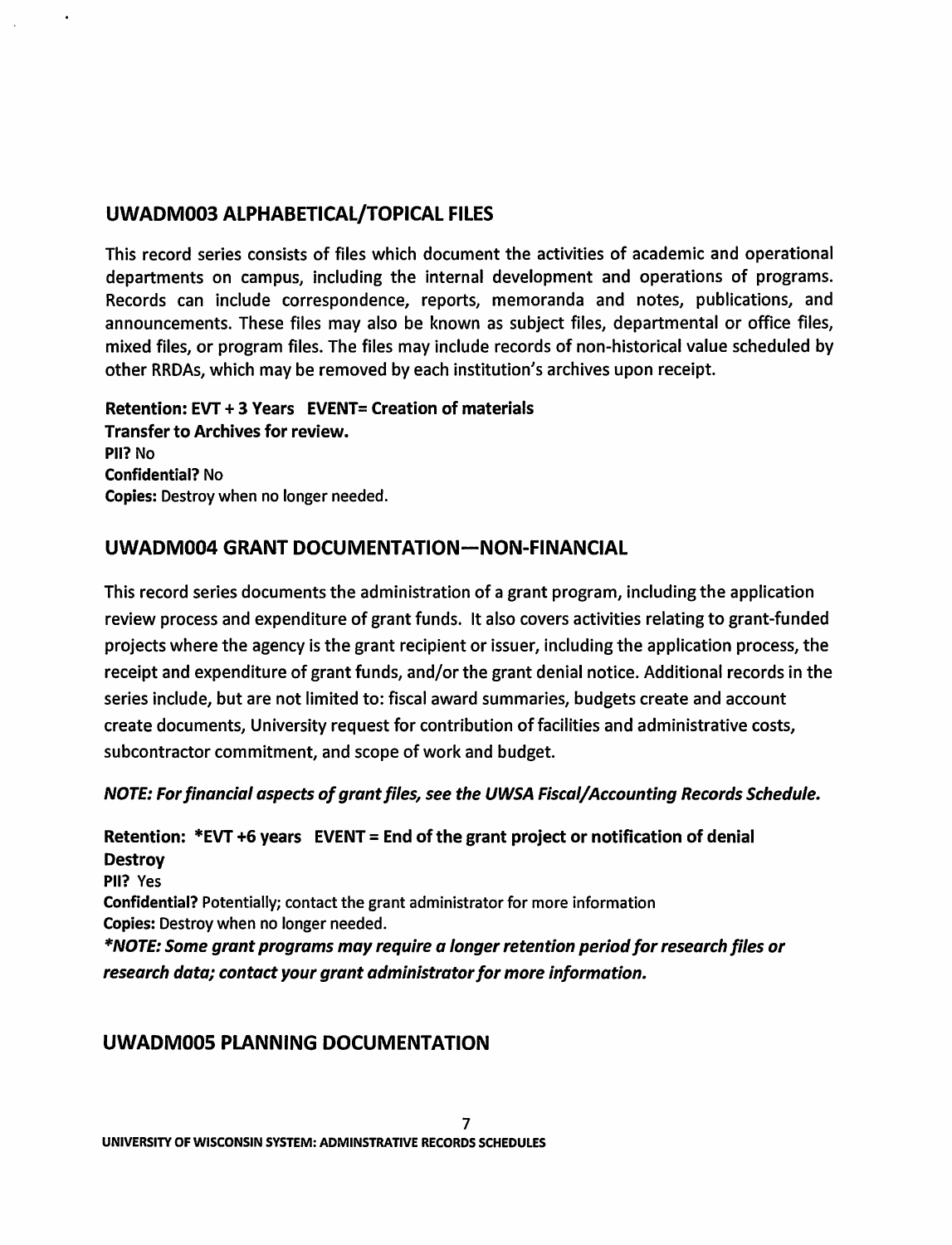Strategic, business and operational planning files at all levels of the university, including, but not limited to, final plans, calls for proposals, publicity or presentation materials specifically related to planning initiatives, and significant work papers. The official copy of this series is held in the highest-level office affected by the plan being documented (e.g. a campus master plan will be held by the Chancellor's Office; a school/college plan will be held by the Dean's Office, etc.)

Retention: EVT + 6 Years EVENT= Plan is completed or superseded. Transfer to the Archives Pll? No Confidential? No Copies: Destroy when no longer needed.

## UWADM006 REORGANIZATION DOCUMENTATION

This record series consists of documents showing organizational changes within the college or university, including files of significant addition, deletion, or transfer of administrative, functional or regulatory responsibilities, etc.

Retention: EVT + 2 Years EVENT= Date reorganization is completed. Transfer to Archives Pll? Yes Confidential? No Copies: Destroy when no longer needed.

## UWADM007 ORGANIZATIONAL CHARTS

This series consists of the records of the official organizational structure of each college of university, as well as that any smaller schools within those institutions.

Retention: EVT + O Years EVENT= Organizational chart is superseded. Transfer to Archives Pll? Yes Confidential? No Copies: Destroy when no longer needed.

## UWADMOOS TRANSITION BRIEFINGS

This series consists of records that are prepared to provide an overview of the university, department, or office during transitions to new management.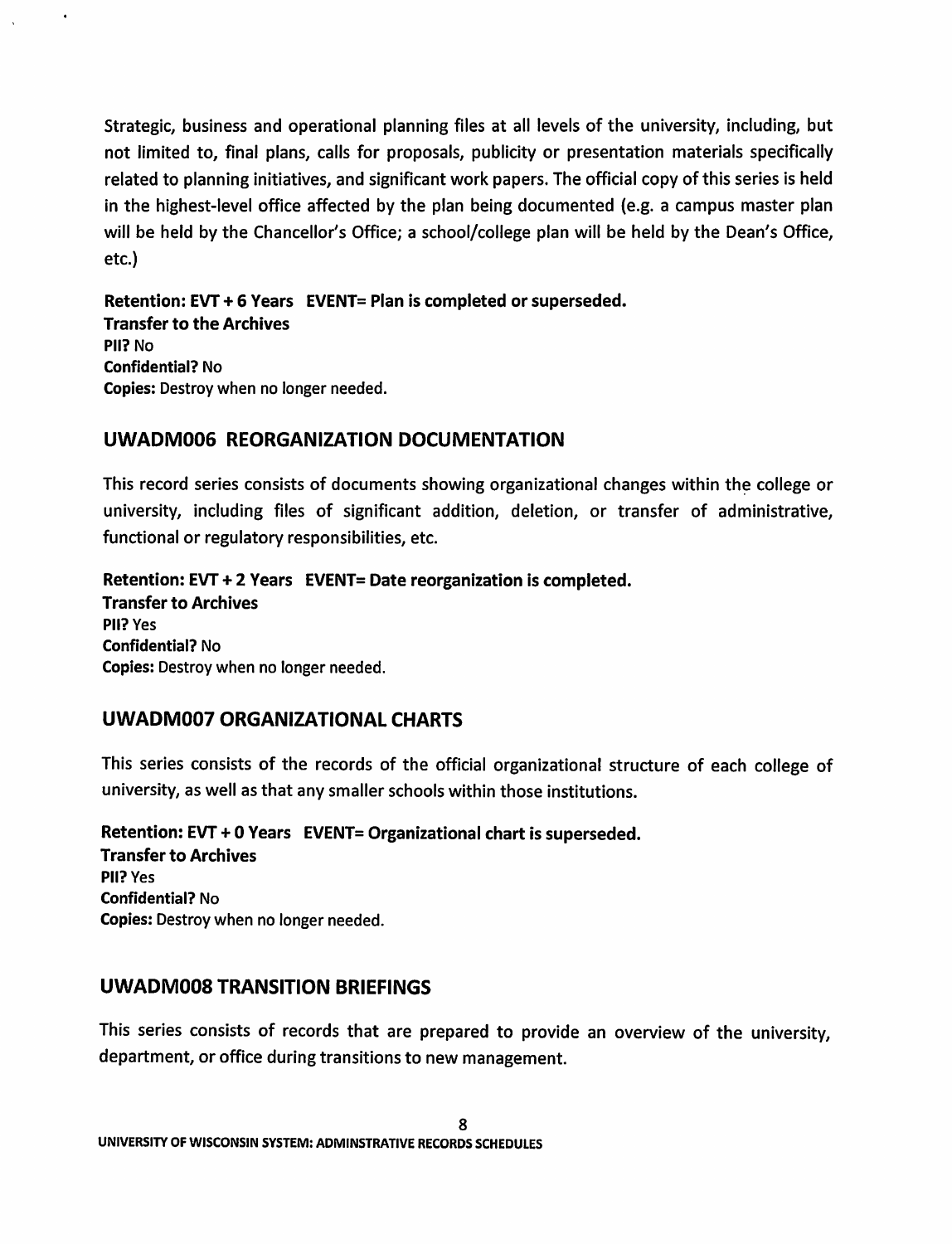Retention: EVT + 2 Years EVENT= Date prior official or department chair leaves his/her position. **Destroy** 

Pll? Yes

Confidential? Potentially; contact the department chair, dean, or other administrator for more information.

Copies: Destroy when no longer needed.

# UWADM009 UNIVERSITY SPONSORED CONFERENCE RECORDS

This record series consists of but is not limited to registration materials, correspondence, financial reimbursement and public relations materials for conferences that are hosted by a university department of unit. This schedule does not include those records covered under the UWS- Administrative Schedule.

RETENTION: EVT + 3 years. EVENT= Date of the Conference Disposition: Transfer to Institutional Archives for review per policy Pll:Yes Confidential: No Copies: Destroy when no longer needed.

# LEGAL

# UWADM010 EXTERNAL COMPLAINTS

Complaints received regarding issues not related to a particular individual, office, or program. This series specifically covers complaints received from non-student, non-staff members of the community. For the retention period for internal complaints, please see the UWSA Personnel Records Schedule. Some of these complaints may be historical or precedent-setting in nature; each institution's archives should work with offices managing these records to determine which records in this series may have ongoing value.

Retention: EVT + 5 Years EVENT= Superseded or replaced Destroy confidentially or Transfer to Archives, per institutional policy Pll? Yes Confidential? Yes Copies: Destroy confidentially when no longer needed

## UWADM011 LEGAL NOTICES

This series consists of documentation associated with required legal notices. Legal notices required for an event should be filed with the specific action/event.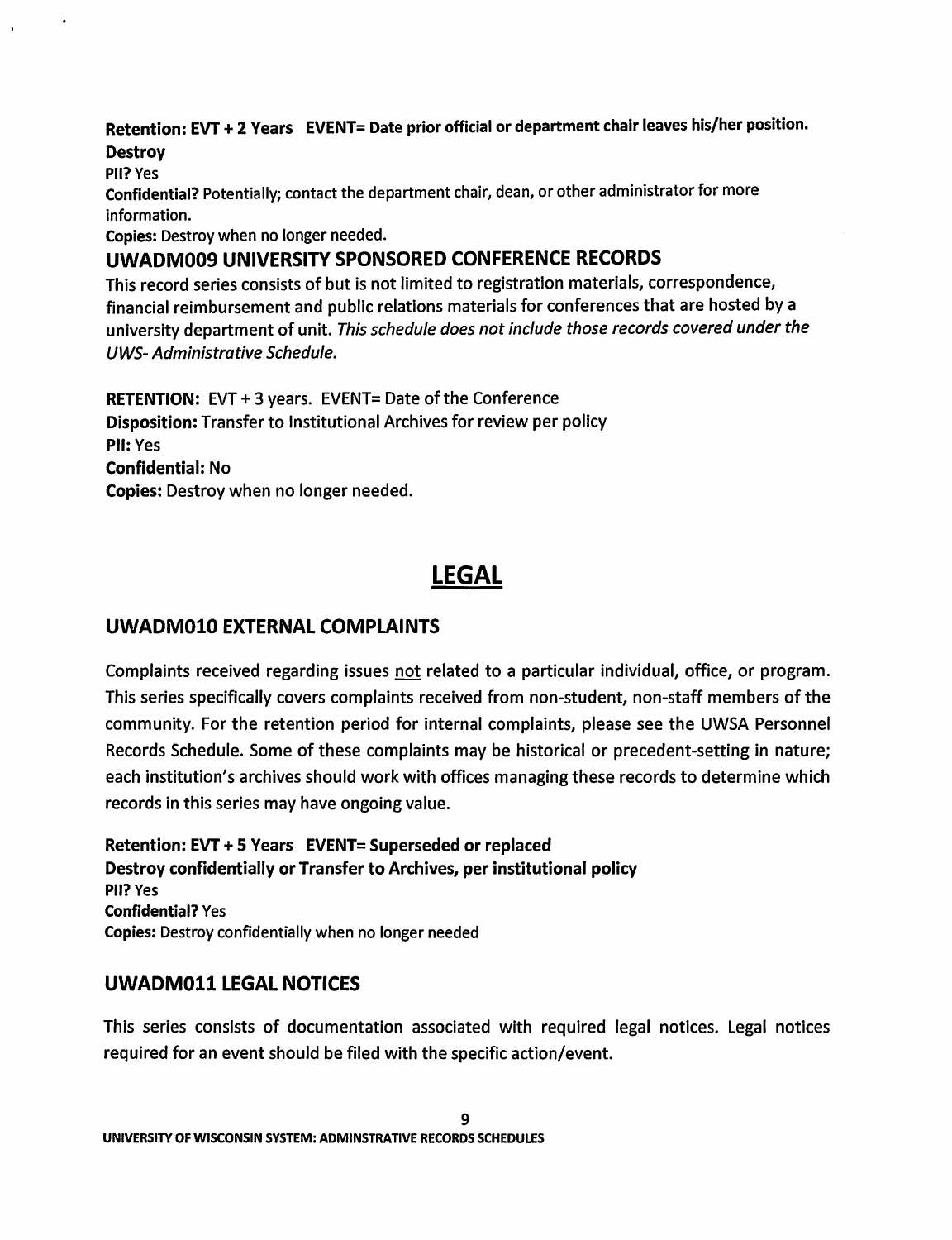Retention: EVT + 1 Year EVENT= Creation of legal notice **Destroy** Pll? Yes Confidential? Yes Copies: Destroy confidentially when no longer needed

### UWADM012 PUBLIC RECORDS REQUESTS

 $\ddot{\phantom{a}}$ 

This record series consist of records relating to regular and reformulated, repetitious, systematic or continuing requests by individuals, groups or organizations for access to general information under the provisions of the Wis. Stats 19.35-19.37. The series includes the original request, notice of change (of scope of request), billing, collection of fees, acknowledgement of receipt of request, follow-up letters and transmittal memorandums, access request review, requests for extension, third party notification, access request review recommendations and summaries, listing of records searched and used to respond to requests, and logs maintained documenting receipt and response of requests. The series may also include request response package including any redaction of information (if information is kept). If requests are denied, records covered here include request denials and related justification, mediation, representations from third parties, recommendations, court orders, and reviews. Also includes abandoned requests.

Retention: EVT + 3 Years EVENT= Response to request is provided Destroy Confidentially Pll? Yes Confidential? Yes Copies: Destroy when no longer needed.

#### UWADM013 AGREEMENTS AND CONTRACTS

This series consists of Contracts between a university or smaller unit and other government or private entities retained by the office or department. This series may also include any correspondence clarifying or setting terms in the contract itself.

Retention: EVT + 6 Years EVENT= Close of the Contract date or fulfillment/supersession of the terms.

*Some contracts may be scheduled in other series for shorter or longer retention periods; consult your institution's records officer.* 

Destroy Confidentially Pll? Yes Confidential? No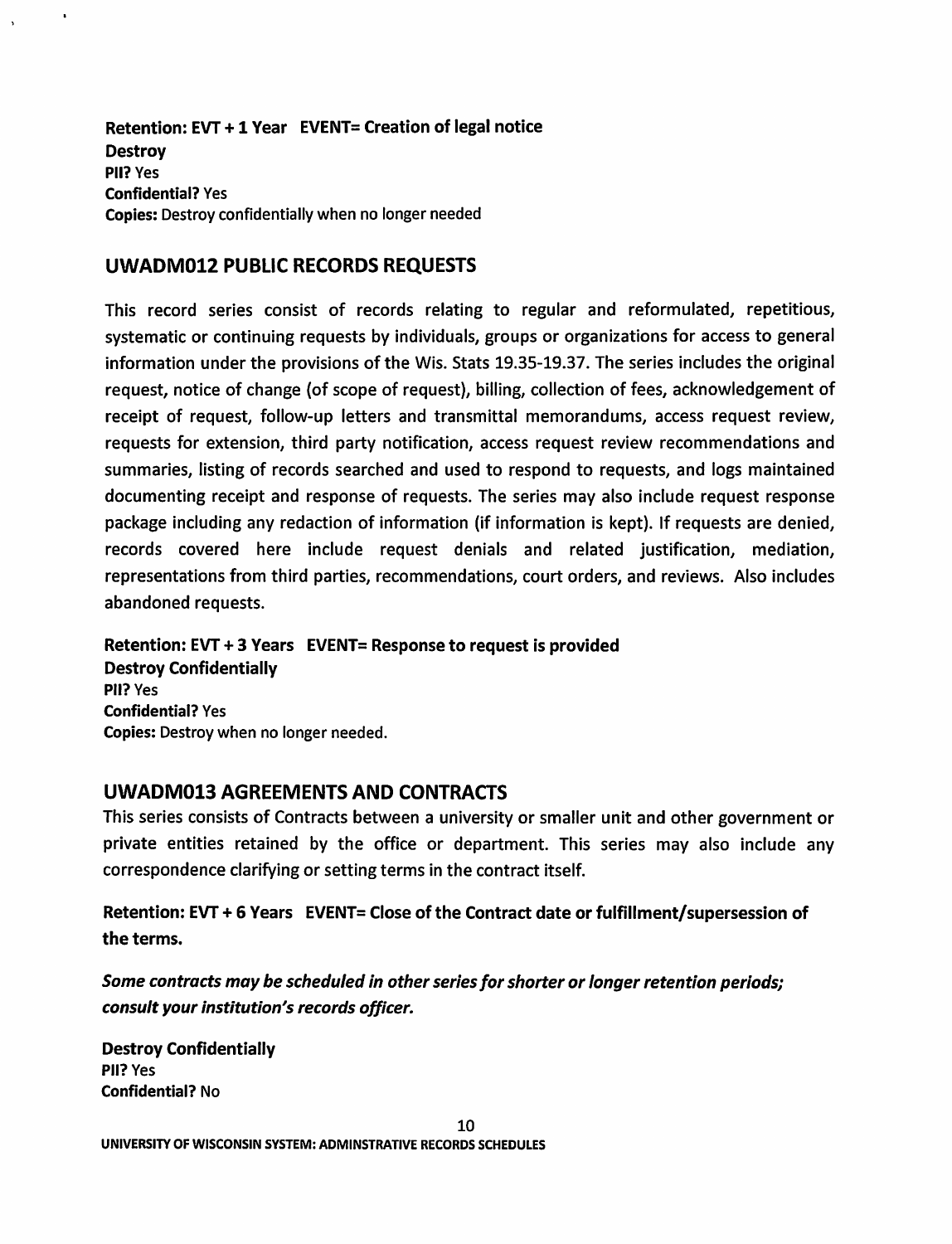Copies: Destroy when no longer needed.

 $\ddot{\phantom{a}}$ 

# PROMOTIONAL

## UWADM014 UNIT /DEPARTMENT TRAINING/COURSE MATERIALS

Materials prepared and used by staff to provide information targeted to internal and external audiences. This series may include handouts, flyers, presentation files, or any other materials used in the course of training sessions.

### Retention: EVT + O EVENT= End of Course or when no longer relevant to course

**Destroy** Pll? No Confidential? No Copies: Destroy when no longer needed.

## UWADM015 UNIVERSITY PUBLICATIONS

All publications - whether one-time only or serial- produced by the university, such as newsletters, newspapers, magazines, pamphlets, brochures, press releases, bulletins and catalogs. This series includes both analog and digital publications.

#### Retention: EVT + 3 Years EVENT=Creation of the materials

Transfer to Archives Pll? No Confidential? No Copies: Destroy when no longer needed.

## UWADM016 UNIVERSITY SPEECHES/PRESENTATIONS

Official or final version of the speech or presentation that is filled with department records. Working copies, hand-written notes, and drafts should be filed with the personal papers or the presenter.

*\*NOTE: Some institutions may consider the delivered remarks of high-level officials (Deans, Chancellors, etc.) to have archival value; consult your institution's archives for additional information.* 

Retention: EVT + 3 Years EVENT= Creation of materials Destroy or Transfer to Archives per institutional policy Pll? No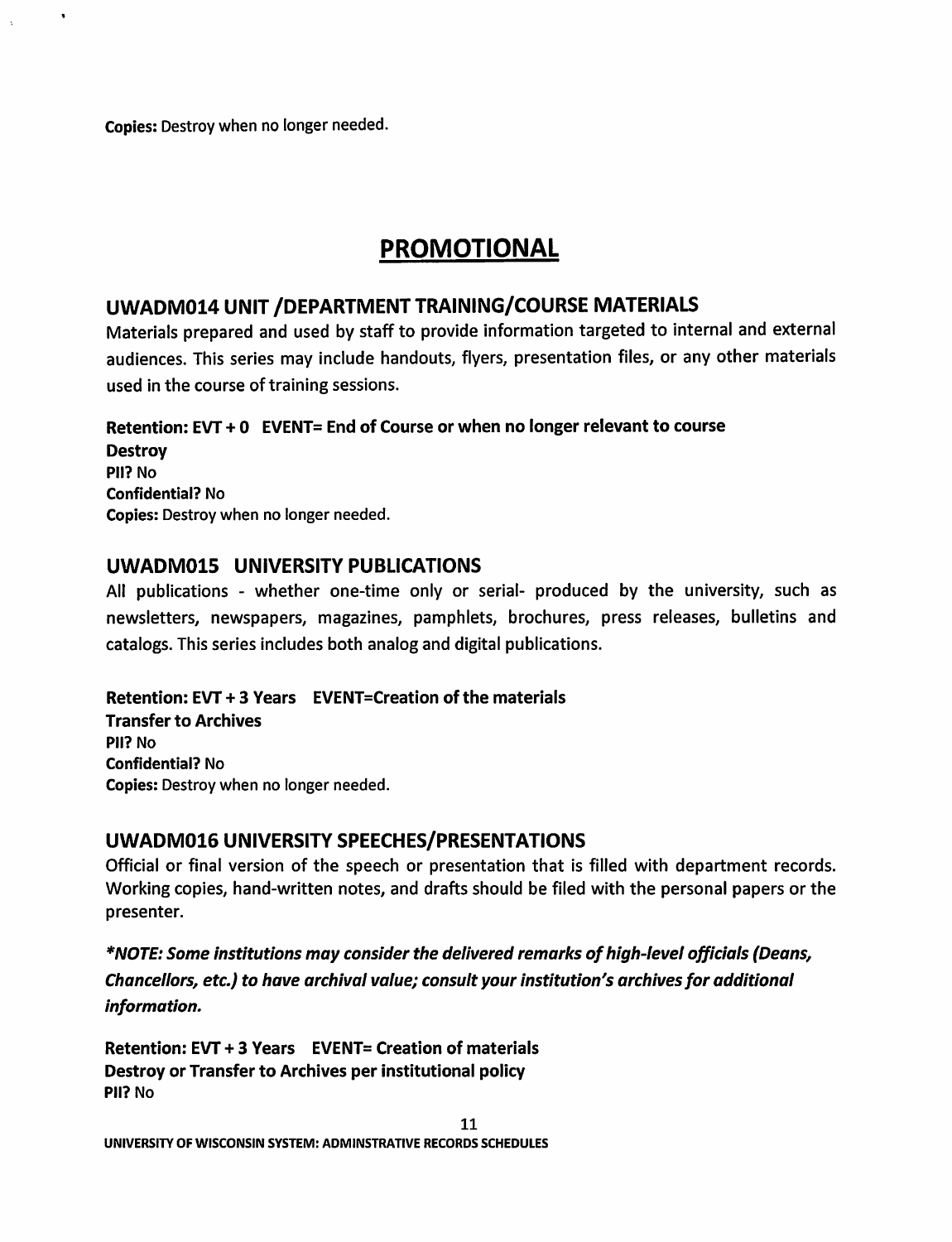Confidential? No Copies: Destroy when no longer needed.

 $\mathbf{r}$ 

## UWADM017 UNIVERSITY RECORDED PERFORMANCES/EVENTS (non-athletic)

Audio or Video recordings of campus events or performances staged or recorded by a campus unit. This series does not include audio-visual materials prepared for course instruction or conduct of research unless these materials are of a unique nature.

*\*NOTE: Some institutions may consider the delivered remarks of high-level officials (Deans, Chancellors, etc.) to have archival value; consult your institution's archives for additional information.* 

Retention: EVT + 3 Years EVENT= Creation of materials Destroy or Transfer to Archives per institutional policy Pll? No Confidential? No Copies: Destroy when no longer needed.

# **GOVERNANCE**

## UWADM018 AGENDAS/MINUTES

Minutes and agendas for all official meetings, including department, committee, faculty senate meetings (including high-level committee meetings), council meetings, university wide meetings and Department Chair correspondence. This series also includes any supplementary documents or other materials that are associated with the minutes.

Retention: EVT + 3 Years EVENT= Approval of the Minutes Transfer to Archives Pll? No Confidential? Potentially; contact the records creator for more information. Copies: Destroy when no longer needed.

## UWADM019 MEETING RECORDINGS

Audio or video recordings of official meetings, including all categories of meetings mentioned in UWMADM017. In general, these recordings have little to no historical value; the minutes of the meetings recorded should serve as the official record of events.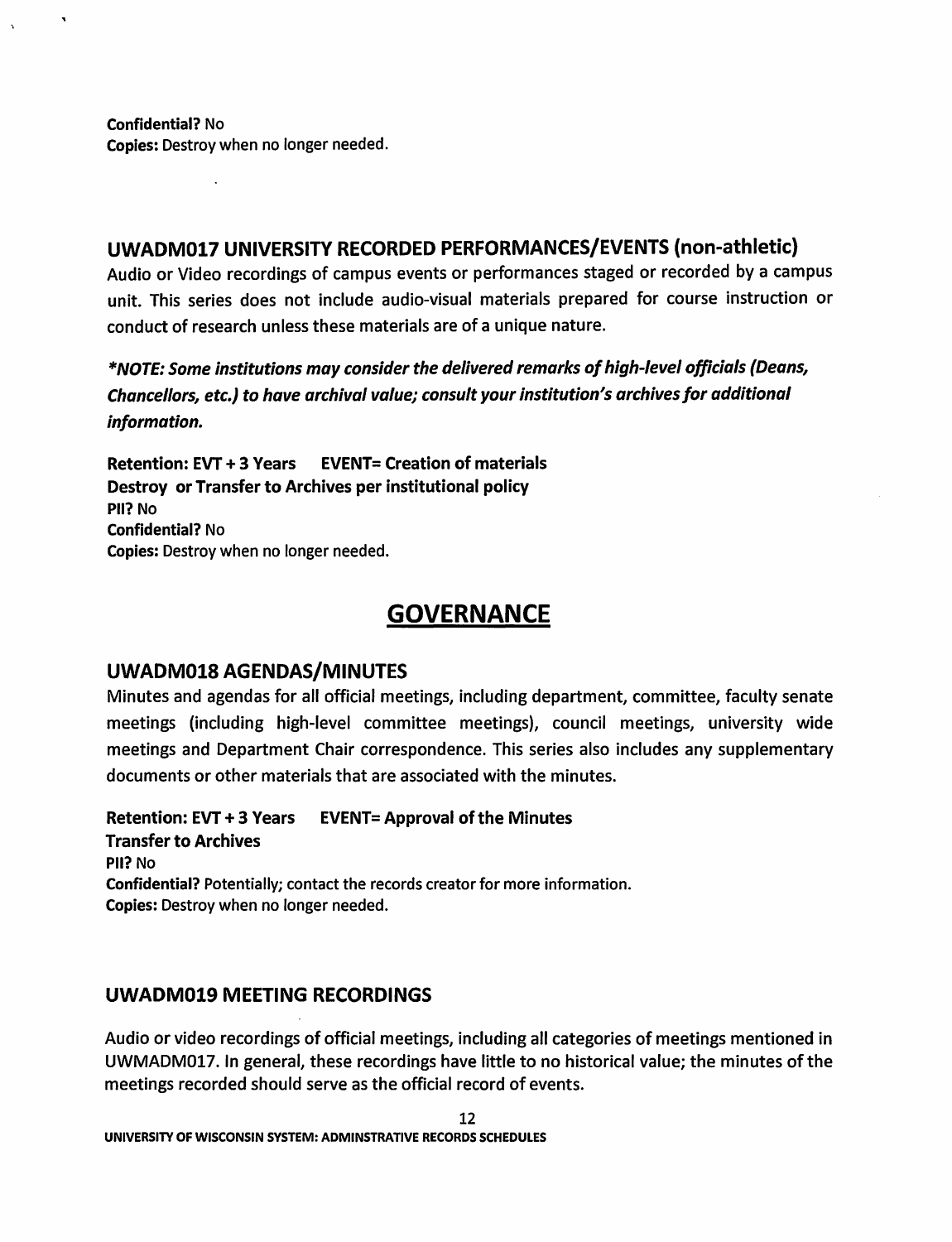Retention: EVT +0 EVENT=No longer needed for administrative purposes **Destroy** Pll? No Confidential? No Copies: Destroy when no longer needed. UWADM020 VOTING MATERIALS-ELECTIONS TO COMMITTEES Written or electronic ballots, nomination papers, tally sheets, and other materials used to elect employees to committees, or used within committees to elect committee chairs. Retention: EVT + 1 Years EVENT= Vote is tabulated Destroy Confidentially Pll? Yes Confidential? Yes Copies: Destroy when no longer needed.

## UWADM021 VOTING MATERIALS-EXECUTIVE COMMITTEE ACTIONS

Written or electronic ballots, nomination papers, tally sheets, and other materials used by departmental executive committees to decide on actions to be taken by the committee. This series includes formal ballots on issues of promotion or tenure decided by executive committees.

Retention: EVT + 6 Years EVENT= Approval of the Minutes Transfer to Archives Pll? Yes Confidential? Yes Copies: Destroy when no longer needed.

# REPORTING

#### UWADM022 ROUTINE ACTIVITY/PRODUCTION REPORTS

Occasional and/or periodic reports by individuals, offices or teams that document the business of the agency

Retention: EVT + 1 Year EVENT= Date Report is created **Destroy** Pll? No Confidential? No Copies: Destroy when no longer needed.

## UWADM023 ANNUAL/SUMMARY REPORTS

13 UNIVERSITY OF WISCONSIN SYSTEM: ADMINSTRATIVE RECORDS SCHEDULES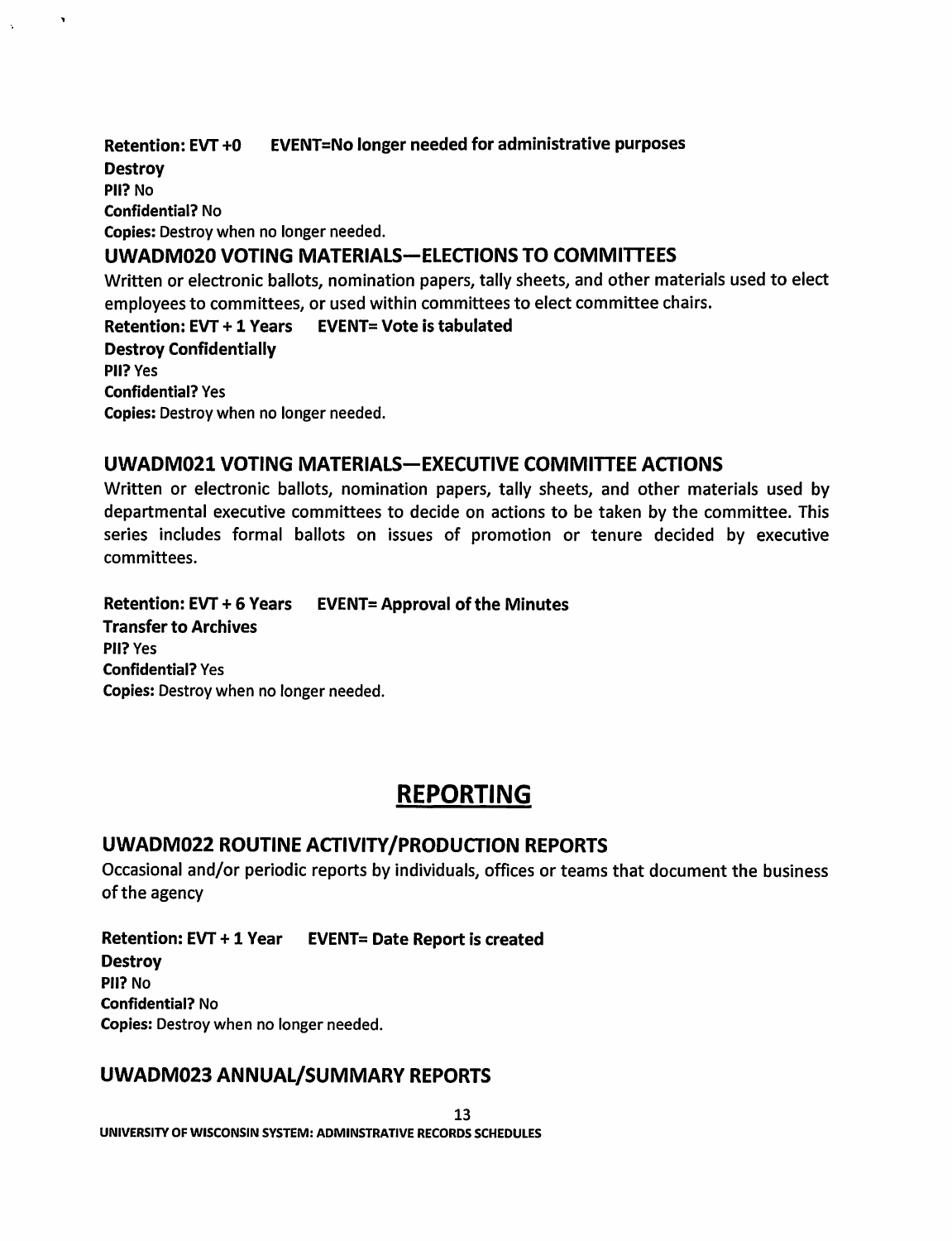This series consists of summaries of accomplishments, goals, statistics, awards received, anticipated program needs and plans, as well as any supplementary documentation to support such reports.

Retention: EVT + 5 Year EVENT= End of the reporting period Transfer to Archives Pll? No Confidential? No Copies: Destroy when no longer needed.

#### UWADM024 ACCREDITATION FILES

Files created by departments and schools or colleges in the process of accreditation or reaccreditation of their programs by external accreditation agencies such as the American Library Association, the Commission on Collegiate Nursing Association, the Planning Accreditation Board, and others. The series may include correspondence, faculty vitae, program descriptions or summaries, accreditation applications, copies of internal program reviews, course syllabi, final reports to the accreditation committee, results of the accreditation process, and other material.

Retention: EVT + 11 Years EVENT= End of the Accreditation Cycle or creation of the final accreditation report, whichever is later. Transfer to Archives

Pll? No Confidential? No Copies: Destroy when no longer needed.

#### UWADM025 FEDERAL LOBBYING REPORTS

The Federal Lobbying Report is compiled and submitted quarterly by the Chancellor's Office for the entire University, as required by Federal Law. All entities, public and private, that lobby Congress or the Executive Branch are required to file these reports, which summarized contacts between individuals on UW campuses and federal or state officials. Each quarter a request is made of each Dean's office, asking about lobbying interactions with federal officials and their offices or staffs. After hearing back from each office from around the campus, the Chancellor's Office compiles a single summary report for the entire university. This is filed electronically with the Clerk of the House and Secretary of the Senate. A copy of the Report and the supporting forms submitted to us from around the campus are kept by the Chancellor's Office for reference and supporting documentation to the report and are considered the official record holder. Some Dean's offices may keep copies of these forms as proof of submission but these are considered copies.

Retention: EVT + 6 Vear EVENT= Date report filed

14 UNIVERSITY OF WISCONSIN SYSTEM: ADMINSTRATIVE RECORDS SCHEDULES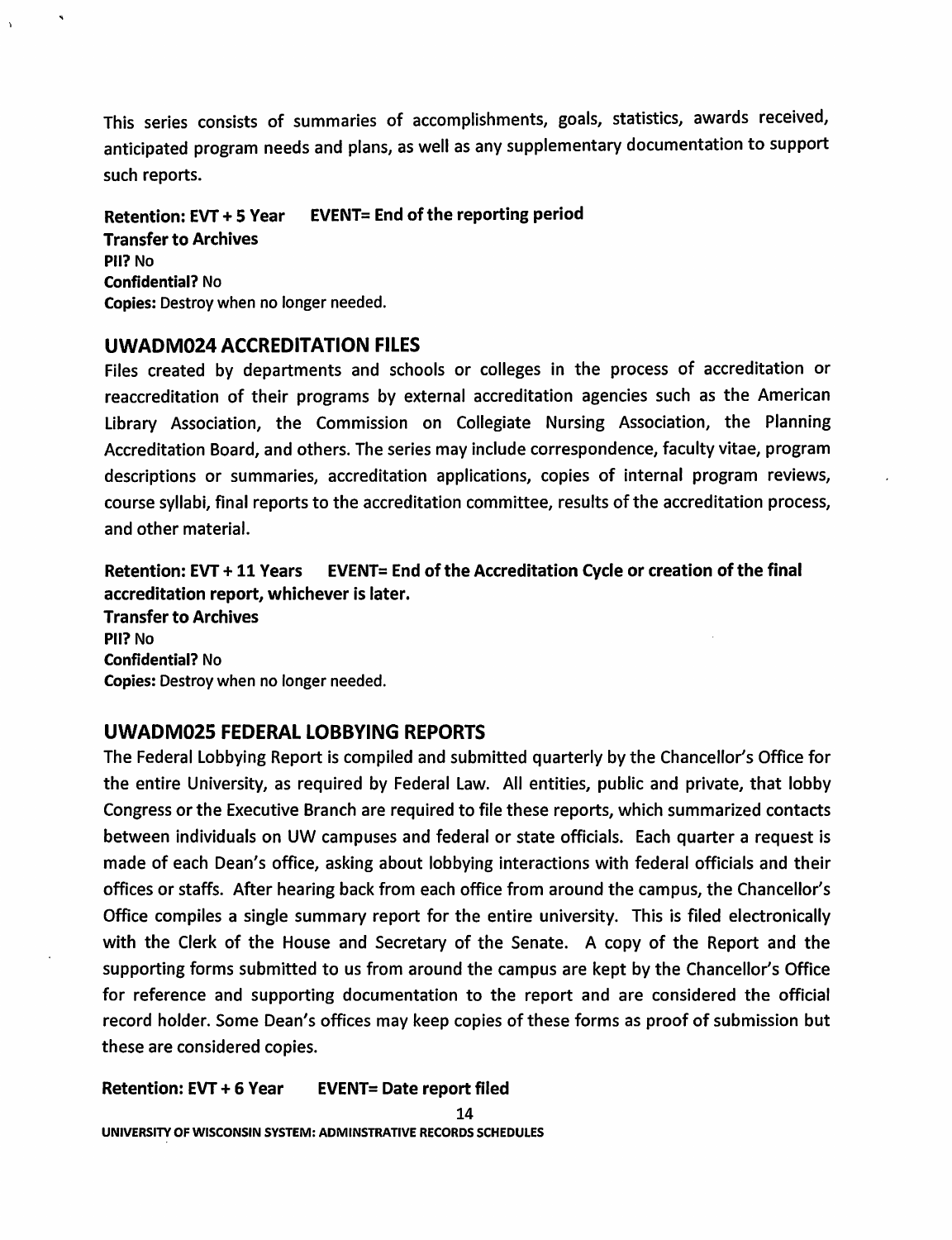Unit Copies: EVT + 3 years EVENT= Date report filed Destroy Confidentially Pll? Yes Confidential? No

 $\ddot{\phantom{0}}$ 

## UWADM026 SURVEYS/QUESTIONNAIRES-NON-ACADEMIC

Documents the creation and results of surveys by or for agencies for administrative, informational or non-academic research purposes. Records may include, but are not limited to, survey planning documents, survey instruments, completed surveys or questionnaires, analyzed results, and any reports or publications that result from the survey. For academic course evaluations, please see the UWSA Personnel Records Schedule.

*\*NOTE: Some institutions may consider the results of certain surveys, such as senior exit surveys or student demographic surveys, to have archival value; consult your institution's archives for additional information.* 

Retention: EVT + 1 Year EVENT= Date Survey is completed Destroy Confidentially Pll? Yes Confidential? Yes Copies: Destroy when no longer needed.

## UWADM027 OUTSIDE ACTIVITY REPORTS

Every year, faculty, academic staff and other individuals listed on human subjects protocols or Federal grants, including graduate students, report outside activities and financial interests related to their field(s) of professional work to comply with Federal, State, and University policy. Using an electronic form, faculty and academic staff must submit a report even if it only indicates no outside activities.

Retention: EVT + 3 Year EVENT= Completion of Review Destroy Confidentially Pll? Yes Confidential? No Copies: Destroy when no longer needed.

## UWADM028 STATEMENTS OF ECONOMIC INTEREST

Every year, faculty, academic staff and other individuals listed on human subjects protocols or Federal grants, including graduate students, report outside activities and financial interests related to their field(s) of professional work to comply with Federal, State, and University policy. The Statement of Economic Interest is completed by those individuals who have the capacity to commit resources of the university and is in addition to, not instead of, the Outside Activity Report.